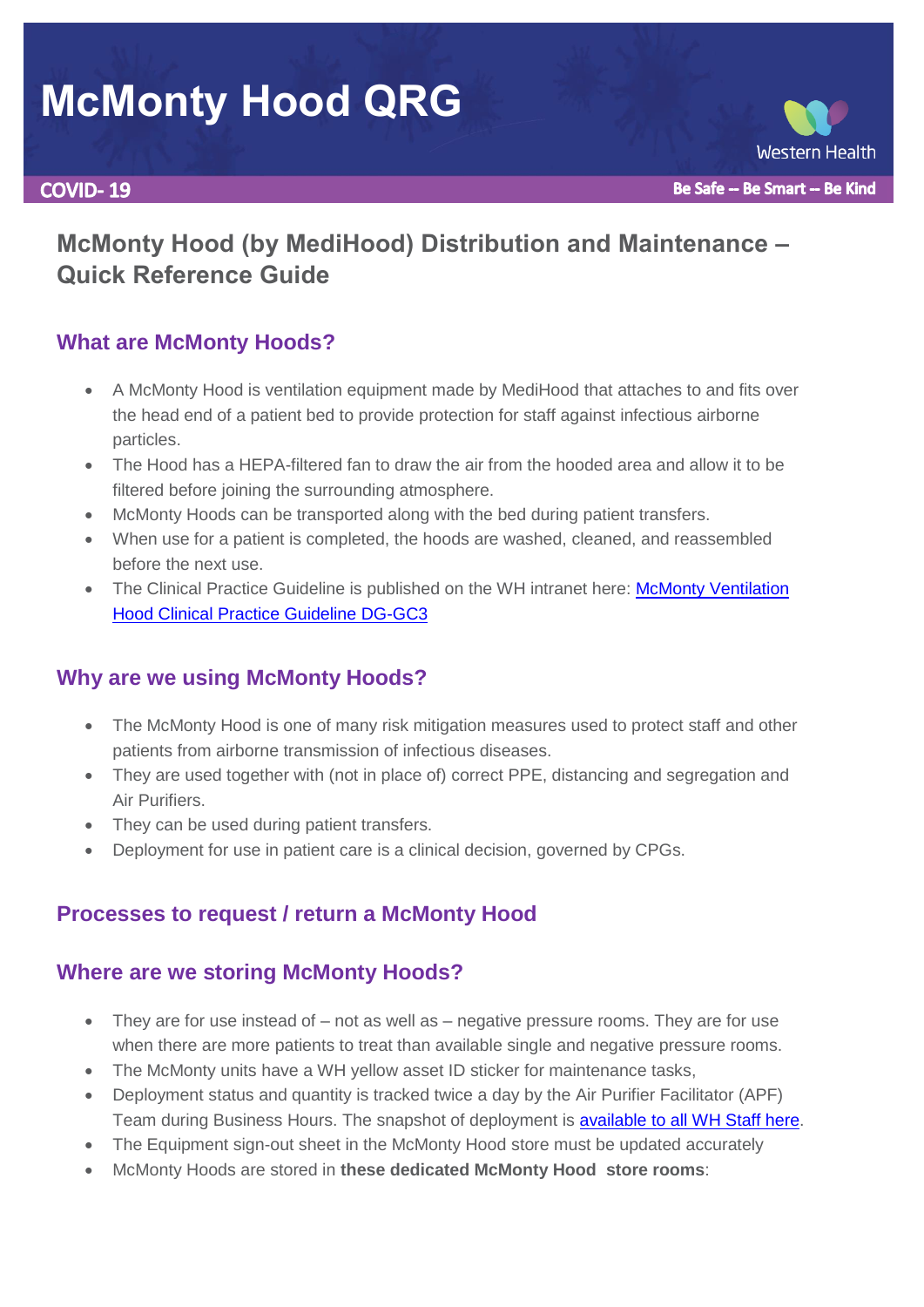- o Sunshine Hospital: Level 2 Building A-B (old Children's Ward)
- o Footscray Hospital: Ground Floor Back of House Corridor through frosted glass doors where wheelchairs are charged. Covers are available from the PSA Supervisor's Office.

#### **During business hours: Monday – Friday 8am - 4pm**

- The Ward NUM requiring a McMonty Hood requests their Ward PSA to collect one from the store on site.
- The PSA fills out the Equipment Sign Out sheet in in the store with details of bed, room and **Ward**
- The PSA collects and transports a clean McMonty unit from the store and delivers to the Ward.
- The Ward Staff set up the [McMonty](http://inside.wh.org.au/policies-procedures-forms/_layouts/WordViewer.aspx?id=/policies-procedures-forms/WHDocuments/McMonty%20Ventilation%20Hood.doc&DefaultItemOpen=1) unit for use in patient care in accordance with McMonty [Ventilation Hood Clinical Practice Guideline DG-GC3.](http://inside.wh.org.au/policies-procedures-forms/_layouts/WordViewer.aspx?id=/policies-procedures-forms/WHDocuments/McMonty%20Ventilation%20Hood.doc&DefaultItemOpen=1)

#### **After hours: Monday – Friday after 4pm, Weekends and Public Holidays**

- Similar to the above process, with the inclusion of the Ward NUM requiring a McMonty Hood requesting via the AHA for a PSA to collect one from the store on site.
- The receiving Ward Staff [raises a BEIMS](http://beims.wh.org.au/beimsweb2/Default.asp?username=MARSDEH&from=login.asp) to state the bed, room and Ward, so that the fleet status can be reconciled when business hours resume.
- The AHA sends an email request to the PSA Supervisor as a record of the requirement.
- The PSA Supervisor mobilises the PSA to collect a unit from the on-site equipment store. The PSA signs out the unit using the PPE store Sign Out sheet. This provides the afterhours record in the store.
- The receiving Ward staff sets up the McMonty unit in accordance with McMonty Ventilation [Hood Clinical Practice Guideline DG-GC3.](http://inside.wh.org.au/policies-procedures-forms/_layouts/WordViewer.aspx?id=/policies-procedures-forms/WHDocuments/McMonty%20Ventilation%20Hood.doc&DefaultItemOpen=1)
- When the McMonty Hood unit needs collection it should be done during business hours along with patient discharge. The Ward staff requests a PSA to collect the unit using the BH process described above.
- The hood is then taken by the PSA for cleaning in accordance with **ESD DP - RS5 20 Cleaning Ventilation Hoods**.

#### **More information for Clinical Staff**

- Some information can be accessed on the manufacturer's website: [www.medihood.com.au.](http://www.medihood.com.au/) At this site the [Setup Information Guide](https://medihood.com.au/mcmonty-hospital-patient-hood-information/how-to-set-up-the-mcmonty-by-medihood/) can be found along with training videos. These can be used in addition to the WH Clinical Guidance publication.
- There is also the [MediHood official YouTube channel.](https://www.youtube.com/channel/UClfkEYeVB2xdi4qEp_D6Izg/videos)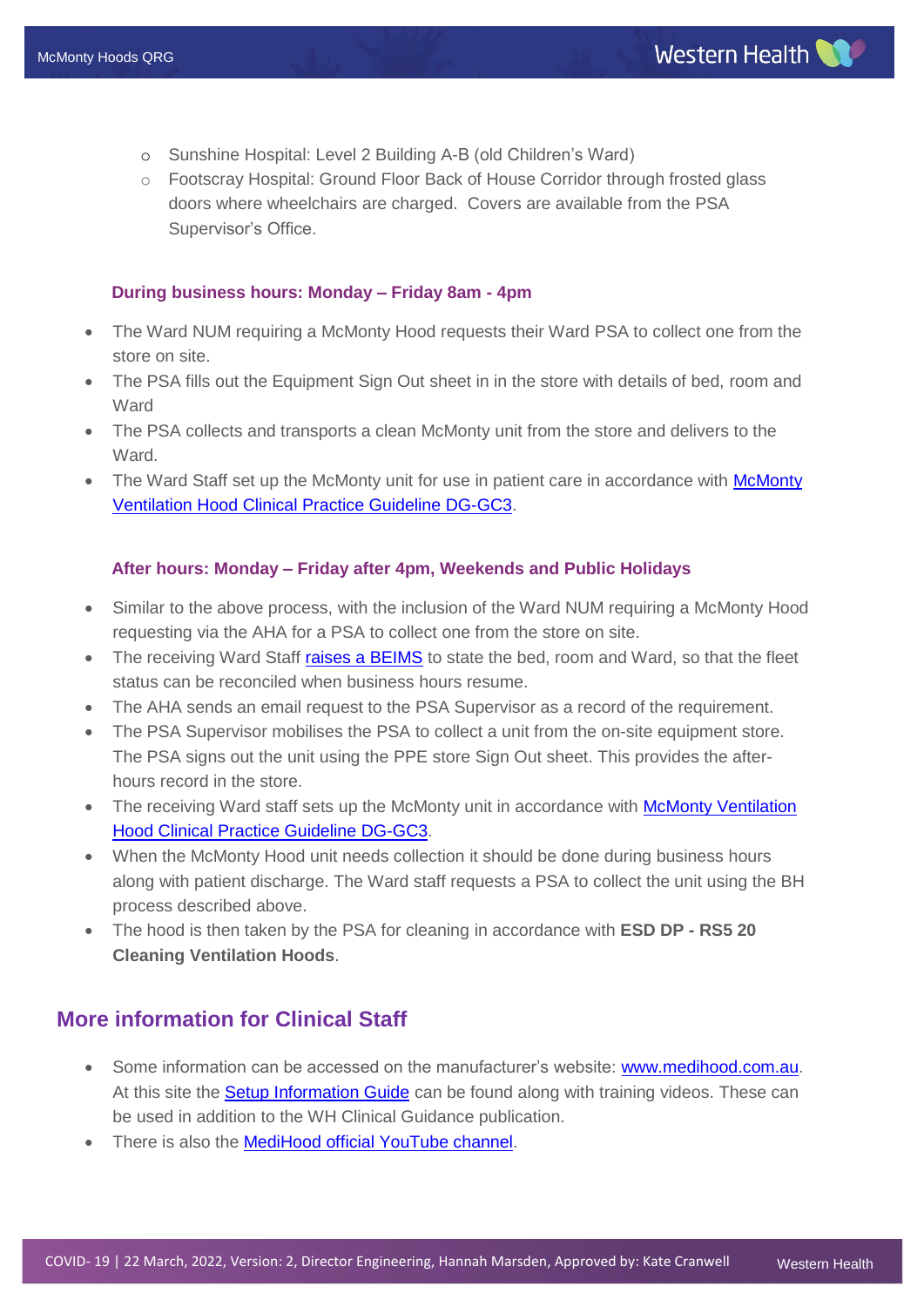Ensure the unit is plugged into a power point with the cord secured to the wall or ground in a location that minimises risk of tripping.

#### **Commissioning and Maintenance of McMonty Hoods**

- McMonty Hood units require a yellow WH asset sticker to be applied to the fan and HEPA unit for tracking age and condition, and enabling maintenance tasks.
- The fan unit must be tested and tagged by an Engineering Services electrician prior to use.
- The management and maintenance of the HEPA filter and fan components of the McMonty Hood unit is the responsibility of Engineering Services. Maintenance instructions are documented in a separate procedures to the QRG.
- Storage of the McMonty Hoods is the responsibility of Covid Logistics.
- McMonty Hood units are to be stored in dedicated storerooms at FH & SH to facilitate after hours supply. A Sign Out sheet must be completed to track movement of the units at all times.
- When the plastic hood reaches end of life condition, the Ward staff should lodge a BEIMS [request](http://beims.wh.org.au/beimsweb2/Default.asp?username=MARSDEH&from=login.asp) for a replacement using the AIRHEPA task.
- To request Engineering Services attention for the fan unit or HEPA filter, lodge a BEIMS request under 'ELECTRICAL' and include the WH asset number in the request, along with details of location of the unit.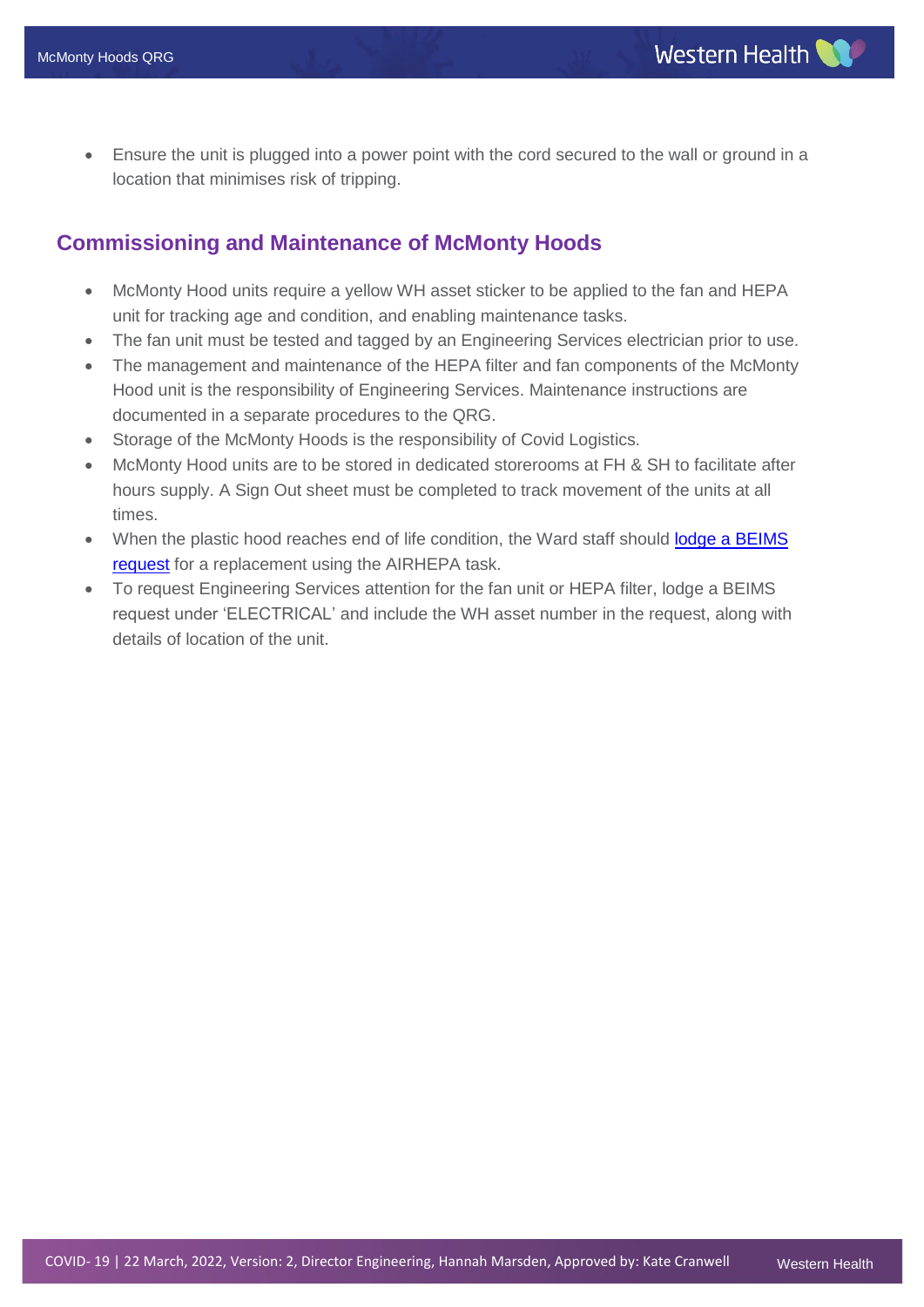#### **Process workflows**